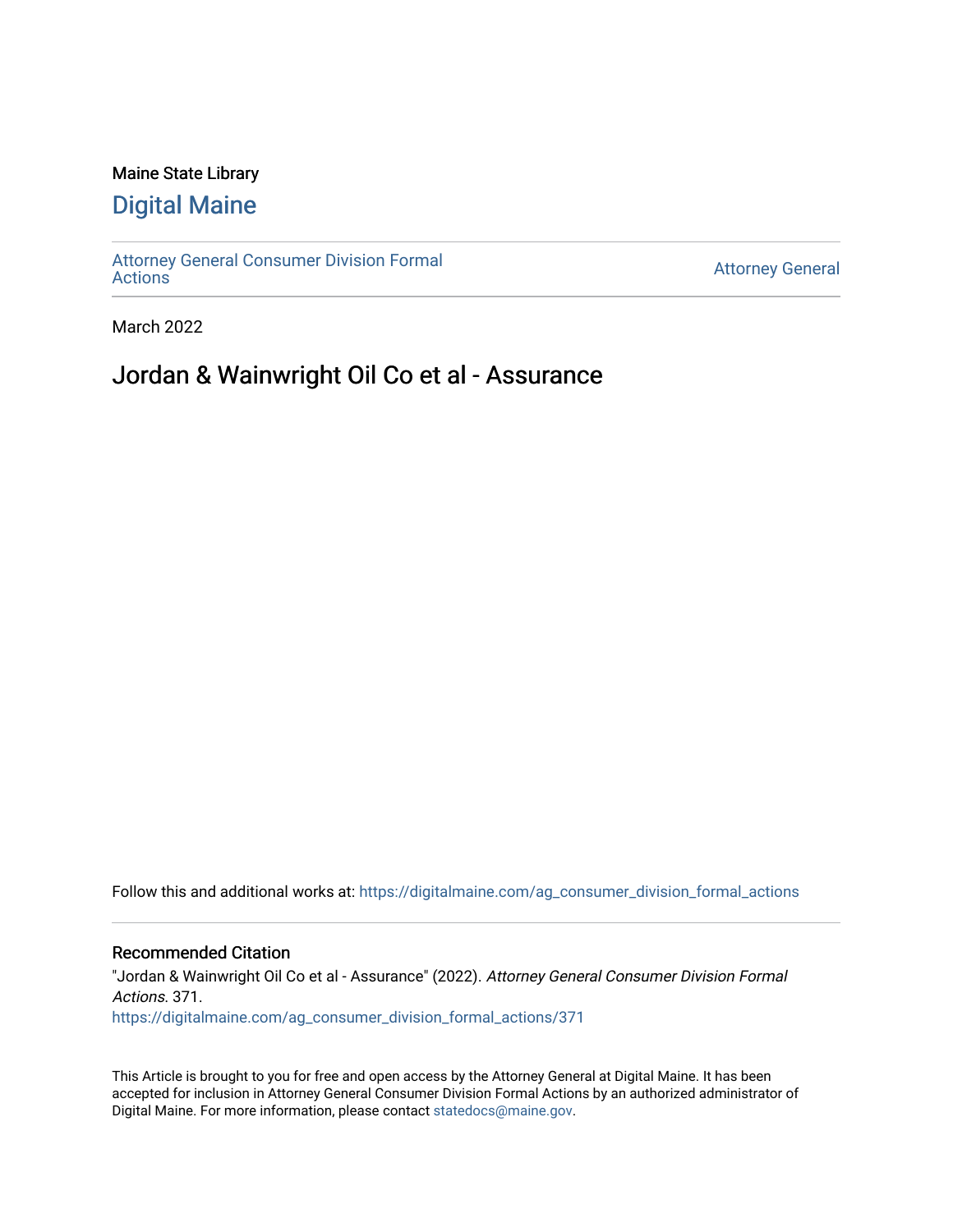

William J. Schneider ATTORNEY GENERAL

STATE OF MAINE TEL: (207) 626-8800 **OFFICE OF THE ATTORNEY GENERAL** TTY: 1-800-577-6690 6 STATE HOUSE STATION AUGUSTA, MAINE 04333-0006

December 23, 2011

Michele Lumbert, Clerk Kennebec County Superior Court 95 State Street Augusta, ME 04330

Re: *In re: Jordan & Wainwright Oil Co., Inc. and Nicholas Wainwright*

Dear Michele:

Enclosed for filing in the above-referenced matter, please find a summary sheet and an Assurance of Discontinuance pursuant to  $5$  M.R.S.A.  $\S$  210.

If you have any questions, my direct line is 626-8591. Thank you for your assistance.

Sincerely, LINDA' J. CONTI

**Assistant Attorney General** 

LJC/gac Enclosures cc: David Johnson, Esq. Regional Offices: **84 Harlow St., 2nd Floor Bangor, Maine 04401 Ted (207) 941-3070 FAX: (207) 941-3075**

**415** Congress St, Ste. **301** Portland, Maine **04101 TED (207) 822-0260 FAX (207) 822-0259**

**14 Access Highway, Ste.1** Caribou, Maine,**04736 Ted (207) 496-3792 Fax: (207) 496-3291**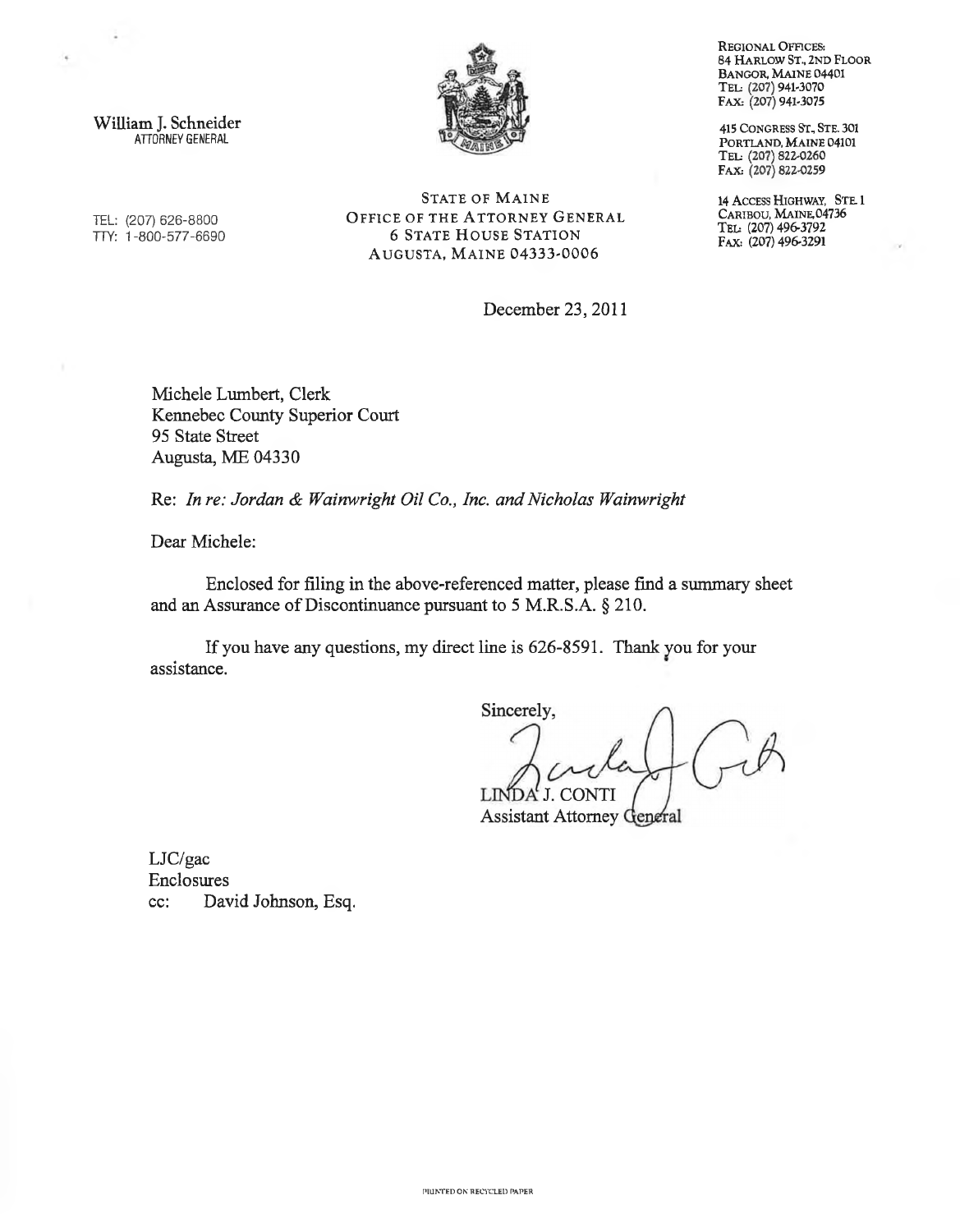### SUMMARY SHEET

 $\lambda$ 

| This summary sheet and the information contained herein neither replace nor supplement the filing and service of pleadings or other papers as<br>required by the Maine Rules of Court or by law. This form is required for the use of the Clerk of Court for the purpose of initiating or |                                                                                                                                                                                                                                                                                                                                                                           |                                                                                                                                                                                                                                                                                                                                                                                                           |                                                                                                                                                                                                                                                                                                                                                                                                                       |  |
|-------------------------------------------------------------------------------------------------------------------------------------------------------------------------------------------------------------------------------------------------------------------------------------------|---------------------------------------------------------------------------------------------------------------------------------------------------------------------------------------------------------------------------------------------------------------------------------------------------------------------------------------------------------------------------|-----------------------------------------------------------------------------------------------------------------------------------------------------------------------------------------------------------------------------------------------------------------------------------------------------------------------------------------------------------------------------------------------------------|-----------------------------------------------------------------------------------------------------------------------------------------------------------------------------------------------------------------------------------------------------------------------------------------------------------------------------------------------------------------------------------------------------------------------|--|
| updating the civil docket. (SEE INSTRUCTIONS ON REVERSE)<br>I. County of Filing or District Court Jurisdiction: KENNEBEC                                                                                                                                                                  |                                                                                                                                                                                                                                                                                                                                                                           |                                                                                                                                                                                                                                                                                                                                                                                                           |                                                                                                                                                                                                                                                                                                                                                                                                                       |  |
| II. CAUSE OF ACTION (Cite the primary civil statutes under which you are filing, if any.) Pro se plaintiffs: If unsure, leave blank.<br>5 M.R.S.A. § 210                                                                                                                                  |                                                                                                                                                                                                                                                                                                                                                                           |                                                                                                                                                                                                                                                                                                                                                                                                           |                                                                                                                                                                                                                                                                                                                                                                                                                       |  |
| Ш.                                                                                                                                                                                                                                                                                        | <b>NATURE OF FILING</b><br>$\boldsymbol{\mathbf{Z}}$<br>Initial Complaint<br>Third-Party Complaint<br>Cross-Claim or Counterclaim                                                                                                                                                                                                                                         | If Reinstated or Reopened case, give original Docket Number<br>(If filing a second or subsequent Money Judgment Disclosure, give docket number of first disclosure)                                                                                                                                                                                                                                       |                                                                                                                                                                                                                                                                                                                                                                                                                       |  |
| TITLE TO REAL ESTATE IS INVOLVED<br>IV.                                                                                                                                                                                                                                                   |                                                                                                                                                                                                                                                                                                                                                                           |                                                                                                                                                                                                                                                                                                                                                                                                           |                                                                                                                                                                                                                                                                                                                                                                                                                       |  |
| V.                                                                                                                                                                                                                                                                                        |                                                                                                                                                                                                                                                                                                                                                                           | MOST DEFINITIVE NATURE OF ACTION. (Place an X in one box only)                                                                                                                                                                                                                                                                                                                                            | Pro se plaintiffs: If unsure, leave blank.                                                                                                                                                                                                                                                                                                                                                                            |  |
|                                                                                                                                                                                                                                                                                           | Personal Injury Tort<br>Property Negligence<br>Auto Negligence<br>Medical Malpractice<br>Product Liability<br>Assault/Battery<br>Domestic Torts<br>Other Negligence<br>Other Personal Injury Tort<br><b>Non-Personal Injury Tort</b><br>Libel/Defamation<br>Auto Negligence<br>Other Negligence<br>Other Non-Personal Injury Tort<br><b>CHILD PROTECTIVE CUSTODY (PC)</b> | <b>GENERAL CIVIL (CV)</b><br>Contract<br>Contract<br>Declaratory/Equitable Relief<br>General Injunctive Relief<br>Declaratory Judgment<br>Other Equitable Relief<br><b>Constitutional/Civil Rights</b><br>Constitutional/Civil Rights<br><b>Statutory Actions</b><br>M<br><b>Unfair Trade Practices</b><br>Freedom of Access<br>Other Statutory Actions<br><b>Miscellaneous Civil</b><br>Drug Forfeitures | Other Forfeitures/Property Libels<br>Land Use Enforcement (80K)<br>Administrative Warrant<br><b>HIV Testing</b><br>Arbitration Awards<br>Appointment of Receiver<br>Shareholders' Derivative Actions<br>Foreign Deposition<br>Pre-action Discovery<br>Common Law Habeas Corpus<br>Prisoner Transfers<br>Foreign Judgments<br>Minor Settlements<br>Other Civil<br><b>SPECIAL ACTIONS (SA)</b><br><b>Money Judgment</b> |  |
|                                                                                                                                                                                                                                                                                           | Non-DHS Protective Custody                                                                                                                                                                                                                                                                                                                                                |                                                                                                                                                                                                                                                                                                                                                                                                           | Money Judgment Request Disclosure                                                                                                                                                                                                                                                                                                                                                                                     |  |
|                                                                                                                                                                                                                                                                                           | <b>Title Actions</b><br>Quiet Title<br><b>Eminent Domain</b><br>Easements<br><b>Boundaries</b>                                                                                                                                                                                                                                                                            | <b>REAL ESTATE (RE)</b><br>Foreclosure<br>Foreclosure (ADR exempt)<br>Foreclosure (Diversion eligible)<br>Foreclosure - Other                                                                                                                                                                                                                                                                             | <b>Misc. Real Estate</b><br>Nuisance<br><b>Equitable Remedies</b><br>Mechanics Lien<br>Abandoned Roads<br>Partition<br>Trespass<br><b>Adverse Possession</b><br>Other Real Estate                                                                                                                                                                                                                                     |  |
|                                                                                                                                                                                                                                                                                           | Governmental Body (80B)                                                                                                                                                                                                                                                                                                                                                   | APPEALS (AP) (To be filed in Superior Court) (ADR exempt)<br>Administrative Agency (80C)                                                                                                                                                                                                                                                                                                                  | Other Appeals                                                                                                                                                                                                                                                                                                                                                                                                         |  |
|                                                                                                                                                                                                                                                                                           | VI. M.R.Civ.P. 16B Alternative Dispute Resolution (ADR):<br>The parties have participated in a formal ADR process with<br>exemption from ADR.                                                                                                                                                                                                                             | I certify that pursuant to M.R.Civ.P. 16B(b), this case is exempt from a required ADR process because:<br>The plaintiff or defendant is incarcerated in a local, state or federal facility.<br>$(data)$ .                                                                                                                                                                                                 | It falls within an exemption listed above (i.e., an appeal or an action for non-payment of a note in a secured transaction).<br>(name of neutral)<br>This is a Personal Injury action in which the plaintiff's likely damages will not exceed \$30,000, and the plaintiff requests an                                                                                                                                 |  |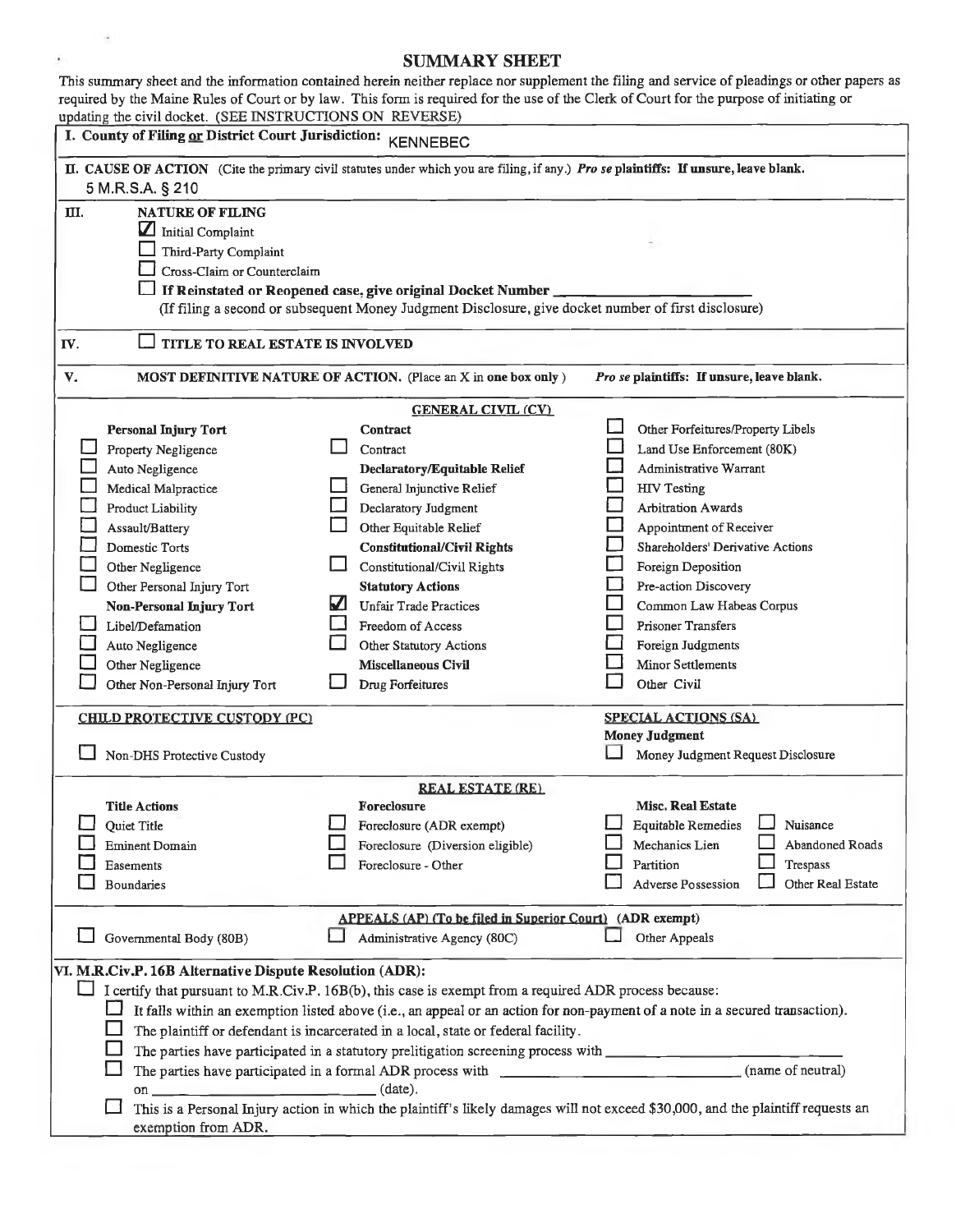| VII. (a) <b>Z</b> PLAINTIFFS (Name & Address including county)                                                                                                                                                            |                                                                                                                                                                                                                                |  |  |
|---------------------------------------------------------------------------------------------------------------------------------------------------------------------------------------------------------------------------|--------------------------------------------------------------------------------------------------------------------------------------------------------------------------------------------------------------------------------|--|--|
| or Third-Party, Counterclaim or Cross-Claim Plaintiffs                                                                                                                                                                    |                                                                                                                                                                                                                                |  |  |
| The plaintiff is a prisoner in a local, state or federal facility.                                                                                                                                                        |                                                                                                                                                                                                                                |  |  |
| <b>State of Maine</b>                                                                                                                                                                                                     |                                                                                                                                                                                                                                |  |  |
| (If pro se plaintiff, leave blank)<br>Linda J. Conti - Maine Bar # 3638<br><b>Assistant Attorney General</b><br>Office of the Attorney General<br>6 State House Station<br>Augusta, Maine 04333-0006<br>(207) 626-8591    | (b) Attorneys (Name, Bar number, Firm name, Address, Telephone Number) If all counsel listed do NOT represent all plaintiffs,<br>specify who the listed attorney(s) represent.                                                 |  |  |
| VIII. (a) $\Box$ DEFENDANTS (Name & Address including county)<br>$\Box$ Third-Party, $\Box$ Counterclaim or $\Box$ Cross-Claim Defendants<br>and/or<br>The defendant is a prisoner in a local, state or federal facility. |                                                                                                                                                                                                                                |  |  |
| Nicholas Wainwright                                                                                                                                                                                                       | Jordan & Wainwright Oil Co., Inc.                                                                                                                                                                                              |  |  |
| P.O. Box 88                                                                                                                                                                                                               | P.O. Box 88                                                                                                                                                                                                                    |  |  |
| 88 Bethel Road<br>West Paris, Maine 04289                                                                                                                                                                                 | 88 Bethel Road<br>West Paris, Maine 04289                                                                                                                                                                                      |  |  |
| <b>Oxford County</b>                                                                                                                                                                                                      | <b>Oxford County</b>                                                                                                                                                                                                           |  |  |
| (b) Attorneys (Name, Bar number, Firm name, Address, Telephone Number)<br>(If known)<br>David C. Johnson, Esq.                                                                                                            | If all counsel listed do NOT represent all<br>defendants, specify who the listed attorney(s)                                                                                                                                   |  |  |
| Marcus, Clegg & Mistretta, P.A.<br>One Canal Plaza, Suite 600<br>Portland, Maine 04101                                                                                                                                    |                                                                                                                                                                                                                                |  |  |
| IX.                                                                                                                                                                                                                       |                                                                                                                                                                                                                                |  |  |
|                                                                                                                                                                                                                           | Docket Number and the contract of the contract of the contract of the contract of the contract of the contract of the contract of the contract of the contract of the contract of the contract of the contract of the contract |  |  |
| Date:                                                                                                                                                                                                                     | Linda J. Conti, Assistant Attorney General<br>Name of Lead Attorney of Record or Pro se Party                                                                                                                                  |  |  |
| David C. Johnson, Esq.                                                                                                                                                                                                    | Signature of Attorney or Pro se Party                                                                                                                                                                                          |  |  |
| c:                                                                                                                                                                                                                        |                                                                                                                                                                                                                                |  |  |
| CV-001, Rev. 08/09                                                                                                                                                                                                        |                                                                                                                                                                                                                                |  |  |
|                                                                                                                                                                                                                           |                                                                                                                                                                                                                                |  |  |

 $\sim$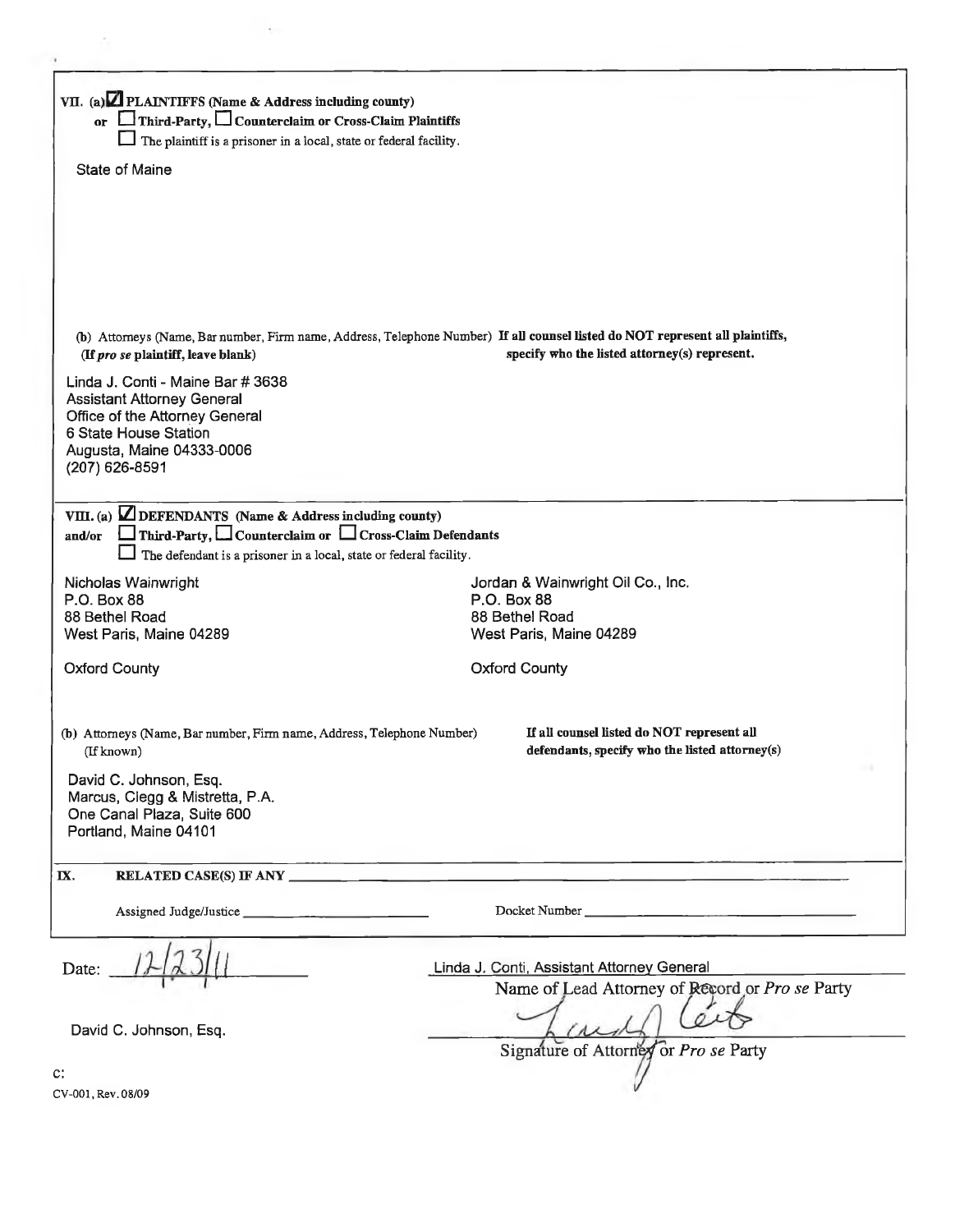# **STATE OF MAINE OFFICE OF THE ATTORNEY GENERAL**

In re:  $\left( \begin{array}{ccc} 1 & 0 \\ 0 & 1 \end{array} \right)$ 

)

OIL COMPANY, INC. and (5 M.R.S. § 210) NICHOLAS WAINWRIGHT )

JORDAN & WAINWRIGHT ) ASSURANCE OF DISCONTINUANCE

15° = 19° a., 12

This Assurance of Discontinuance ("Assurance") is entered into by the Attorney General of the State of Maine ("Attorney General") acting pursuant to 5 M.R.S. § 210, Jordan & Wainwright Oil Company, Inc. and Nicholas Wainwright (collectively, "J&W Oil").

#### **BACKGROUND**

1. J&W Oil is a retail seller of heating oil products located in West Paris, Maine.

2. In 2010 the Attorney General's Office received two complaints from consumers alleging that J&W Oil would not deliver all of the oil that they had paid for pursuant to a prepaid contract or budget plan. J&W Oil resolved both complaints to the consumers' satisfaction.

3. In 2011, the Attorney General's Office received complaints from consumers alleging that they ran out of oil and generally had difficulty getting deliveries of heating fuel that they had paid J &W Oil for pursuant to a prepaid contract. Many of these complaints were resolved informally to the consumers' satisfaction. Twelve consumers who purchased prepaid oil from J&W retain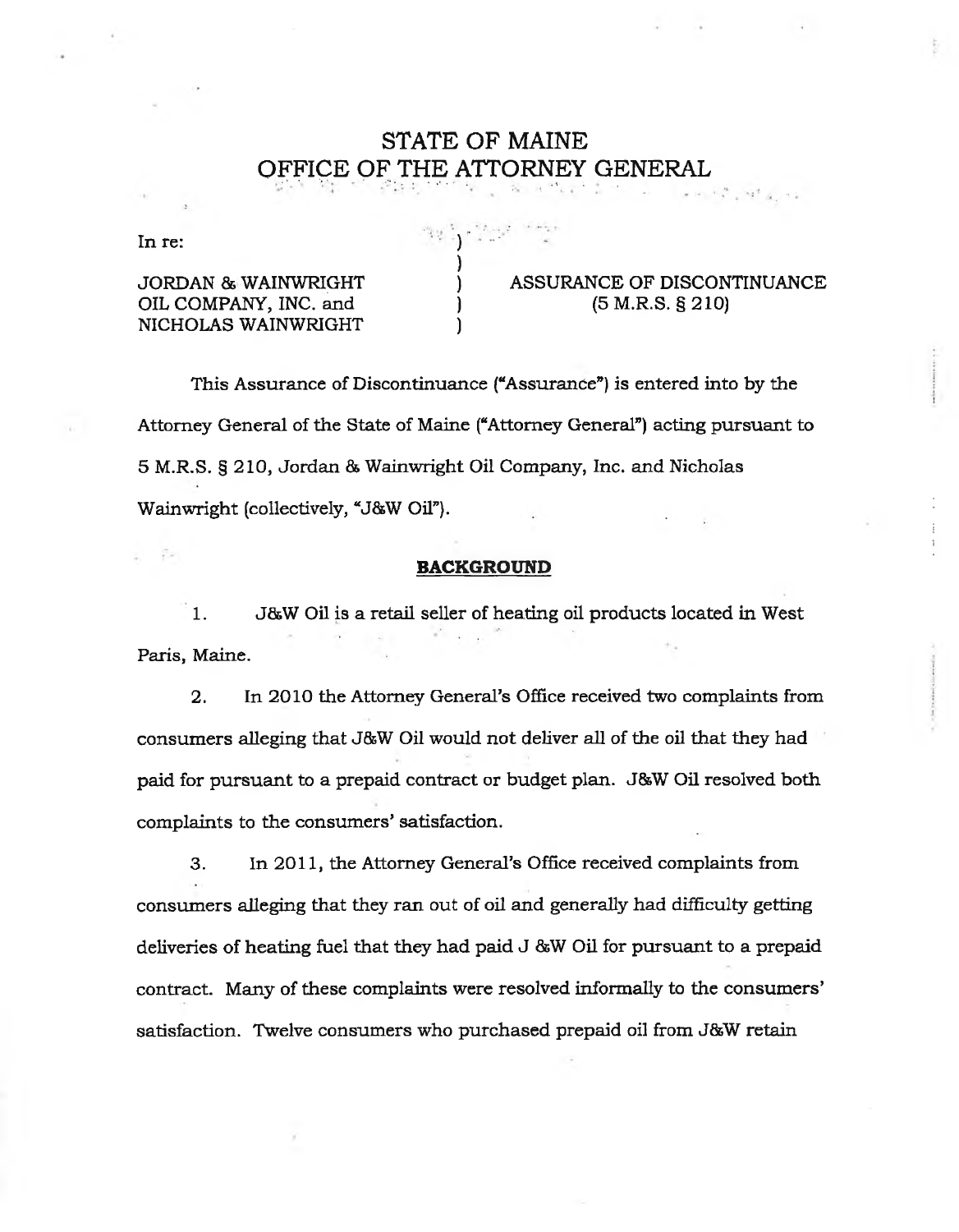credit balances on their accounts in an aggregate amount of approximately \$5,927.05.

4. On or about August 23, 2011 the Attorney General issued a Civil Investigative Demand pursuant to5M.R.S. §211 requesting documents that showed that J&W Oil was in compliance with 10M.R.S. § § 1110 et seq. which requires security for prepaid oil contracts as well as the contracts it had entered into with consumers.

5. J 8s W Oil provided copies of its prepaid and budget contracts with consumers for 2010 and 2011 in response to the Civil Investigative Demand but did not provide any evidence of compliance with the requirements of 10 M.R.S.§§ 1110 et seq.

### **J&W OIL 'S POSITION**

6. J&W Oil neither admits nor denies that their actions as described above constitute unfair and/or deceptive trade practices in violation of 5 M.R.S. § 207, but acknowledges that it has had financial problems related to its heating fuel business. J&W Oil denies any intentional wrongdoing.

#### **AGREEMENT AND ASSURANCE**

The parties hereby agree to the following provisions to resolve, without resort to litigation, the concerns of the Attorney General:

1. This Assurance shall remain in effect for 3 years from the date that it is fully executed by the parties (the "Assurance Period"). During the time that it is in effect, J & W Oil agrees to comply with the provisions set forth below.

**2**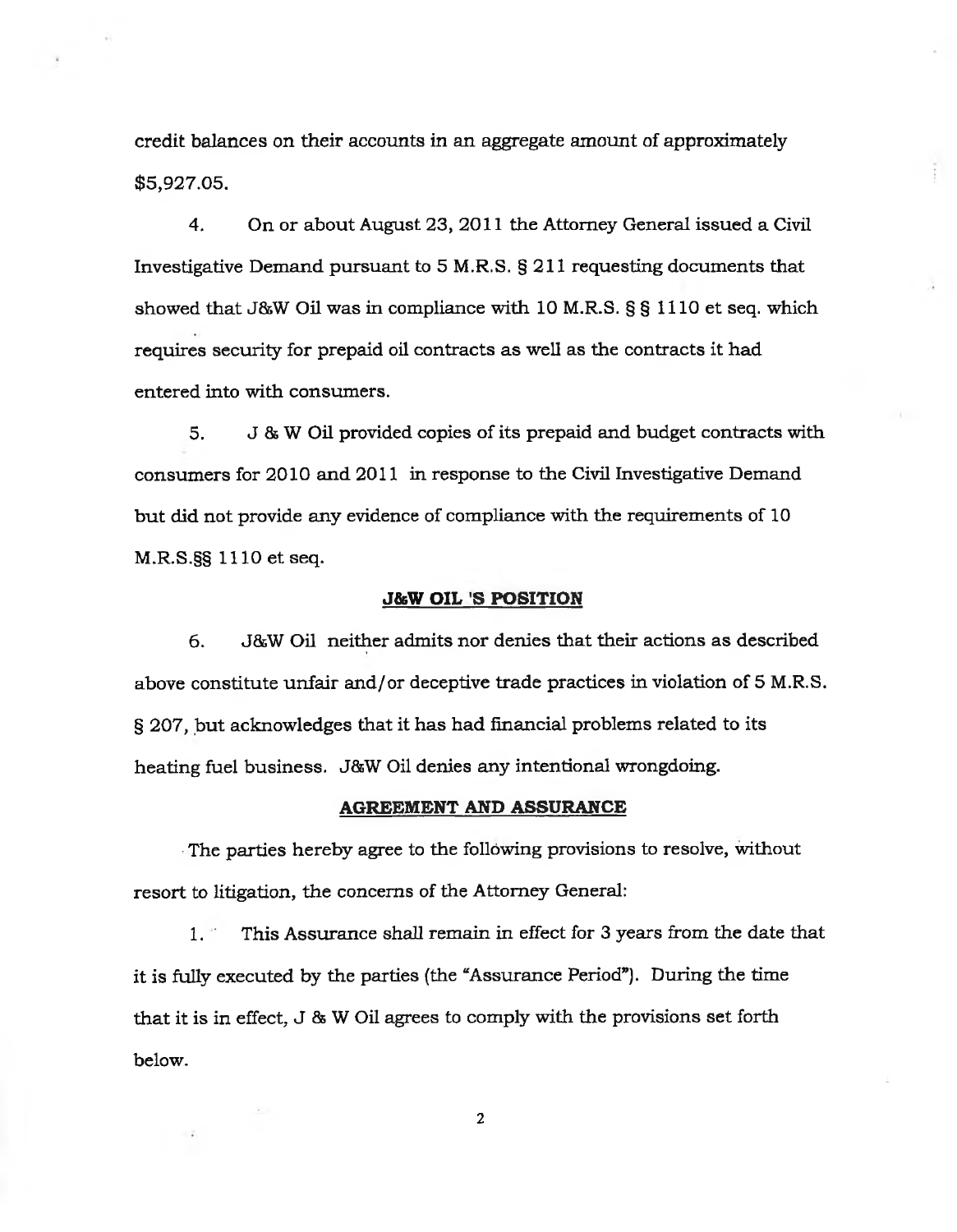2. For purposes of this agreement "consumer" means a person living in a single family residence or an owner of an apartment building with four or fewer units.

3. J & W Oil shall not advertise that it sells prepaid heating fuel or budget payment plans to consumers during the Assurance Period.

4. J & W Oil shall not accept any payments in advance of delivering heating fuel to consumers during the Assurance Period.

5. For the twelve consumers who are currently owed an approximate aggregate amount of \$5,927.05, J 8s W Oil will contact each consumer and arrange for the delivery of the remaining oil owed (in one or more deliveries, at the mutual convenience of J&W and the consumer), no later than March 31, 2012**.**

6. After the Assurance Period has expired, if  $J & W$  Oil wants to sell prepaid heating fuel contracts to consumers again, it shall notify the Attorney General by letter to Assistant Attorney General Linda J. Conti, Consumer Protection Division, 6 State House Station, Augusta, ME 04333-0006. Upon request, it shall provide a business plan which must satisfy the Attorney General that the company is in compliance with 10 M.R.S. §§ 1110 et seq. and is in fact able to fulfill its prepaid contracts pursuant to the terms of that statute.

7. J & W Oil shall not represent, directly or indirectly, or in any manner whatsoever, that the Attorney General has sanctioned, condoned or approved, in any manner whatsoever, any part or aspect of its past, or any

**3**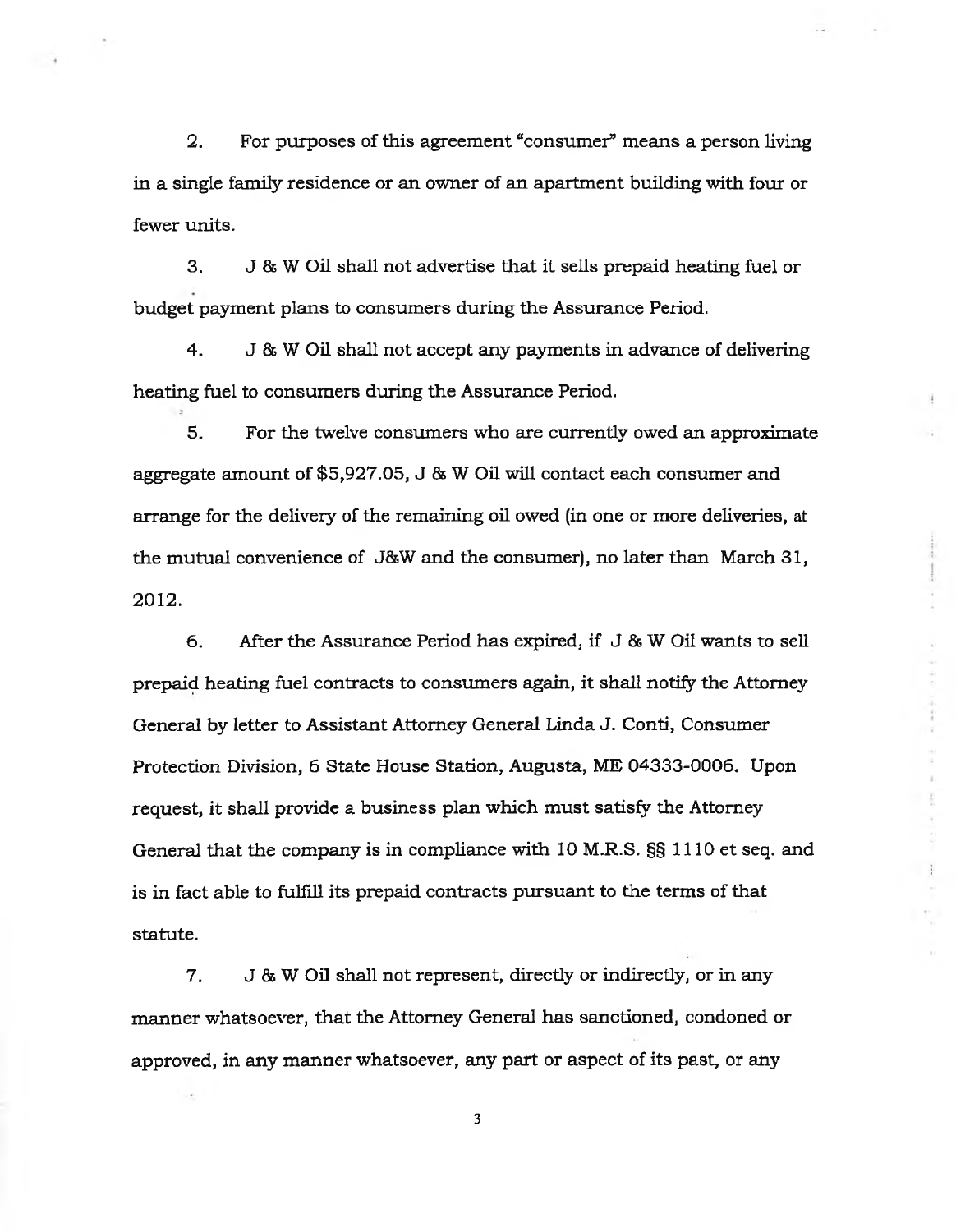future, business operation. It is agreed and understood that the contents of the Assurance are, and shall be, public information.

8. In exchange for J & W Oil's agreement to the provisions herein, the Attorney General waives any claims that he has, or may have had, against J&W Oil arising from possible violations of 5 M.R.S. § 207 relating to the conduct of the heating fuel business prior to August 31, 2011 including, but not limited to, claims for civil penalties and injunctive relief, other than that which is set forth in this Assurance.

9. It is further agreed and understood that, while the parties to this Assurance presently intend to cooperate in securing and obtaining compliance with the terms of the Assurance, the matters settled by the filing of this agreement may be reopened at any time by the Attorney General of Maine for further proceedings in the public interest, including such actions as may be necessary to monitor and enforce compliance with this Assurance during the Assurance Period.

J&W OIL, INC.  $\cdot$ 

Date:  $|| - ||$ 

*By*

Title

NICHOLAS WAINWRIGHZ INDIVIDUALLY

Date:  $11 - 14 - 11$